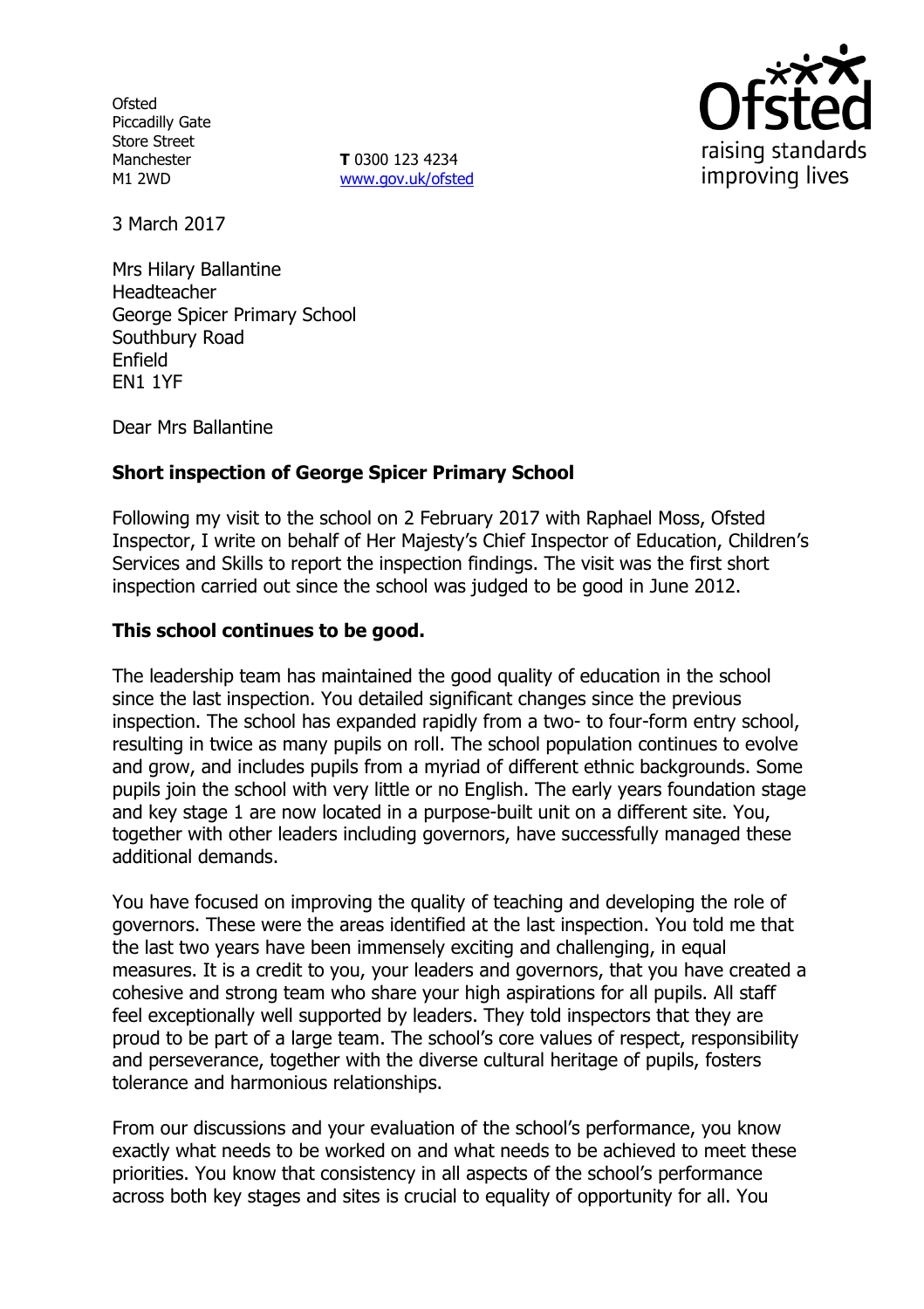

have restructured the leadership team, so that there is an equal balance of senior and middle leaders for each key stage. Curriculum teams also work across both key stages, sharing their knowledge and expertise with colleagues. Each year group has a leader for learning. The leaders for learning are the key drivers for raising the quality of teaching and pupil achievement. They have been pivotal in making sure that the high proportion of new staff, including teachers new to the profession, are well supported and provided with tailored training, guidance and advice. As a result, teaching is good and improving.

The governing body is smaller, but much more effective. Focused governor groups scrutinise in great detail all aspects of the school's performance. They have audited members' skills and recruited new governors wisely so that they have plugged any skills gaps. Consequently, they are able to challenge you and your leaders effectively, so that the school continues to improve.

## **Safeguarding is effective.**

The leadership team has ensured that all safeguarding arrangements are fit for purpose. You make sure that safeguarding pupils is a top priority. All policies and procedures meet the latest government guidance. Training at all levels is up to date. The designated safeguarding lead provides effective guidance for staff. As a result, everyone is fully aware of potential abuse and risks to pupils. These include preventing radicalisation, female genital mutilation, domestic violence and keeping a close eye on those vulnerable pupils who care for members of their family. Pupils are fully aware of how to keep safe when using technology.

Safeguarding records are detailed and of high quality. The learning mentors form part of the safeguarding team. They provide additional safeguarding measures, as each takes responsibility for specific areas. The safeguarding learning mentor plays a crucial role in making sure that incidents and concerns are meticulously recorded and referred to the appropriate agencies. She is usually the first port of call for any parents who may have a concern. Learning mentors also make home visits to new families and form a trusting relationship with these families. As a result, they are able to spot any potential problems quickly and put in place support and guidance if and when required.

The school liaises effectively with external agencies to safeguard pupils. There is a clear and systematic approach to all aspects of safeguarding. All the required vetting checks for all staff, including supply staff and volunteers, are undertaken rigorously. Governors make sure that all statutory requirements are met. The safeguarding governor reviews all safeguarding aspects on a regular basis. He is highly supportive and will follow up tenaciously any concerns that have been referred to outside agencies.

# **Inspection findings**

■ The first line of enquiry focused on achievement in the early years and in key stage 1. The proportion of children achieving a good level of development has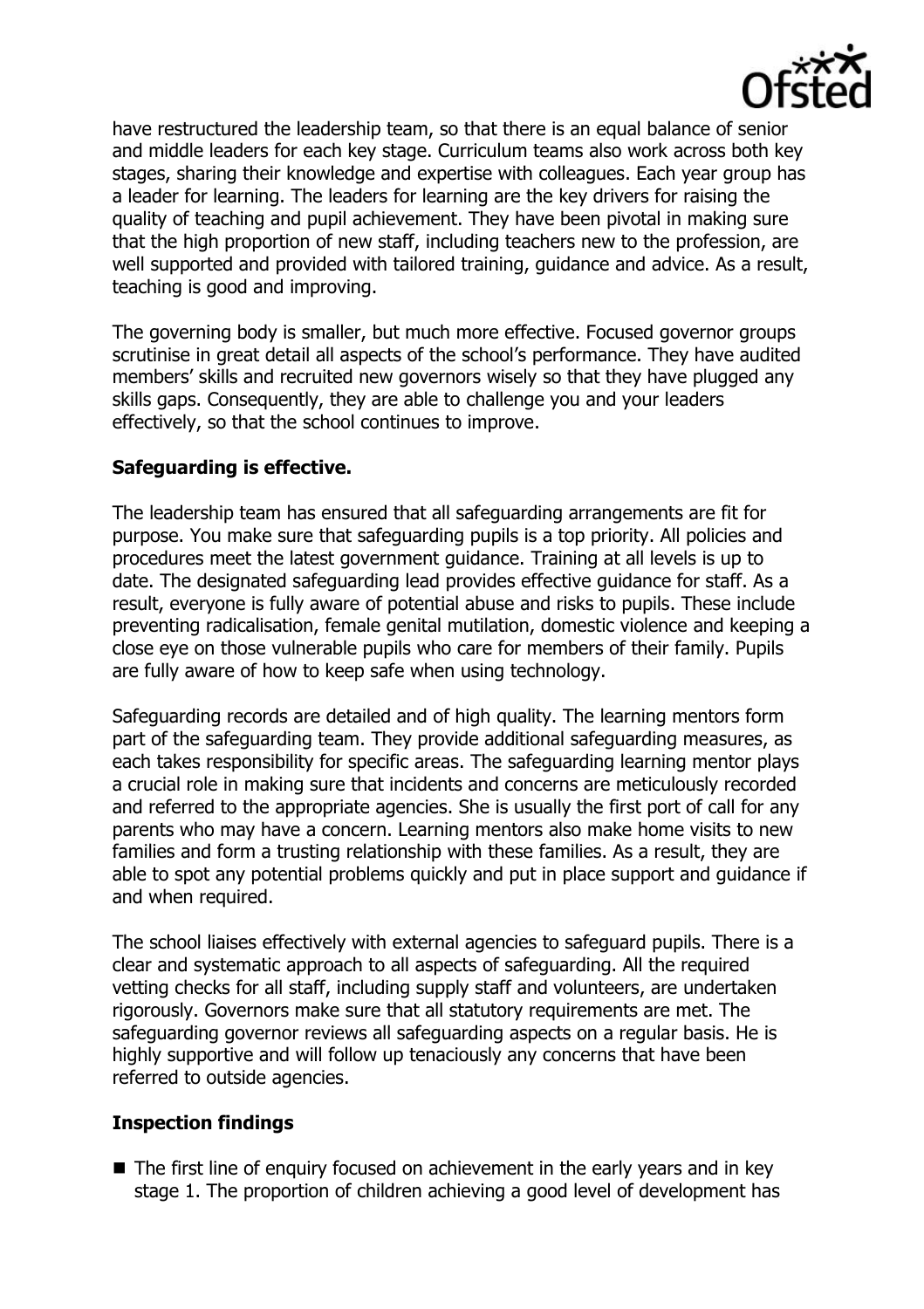

historically been low. More recently there is a rising trend. In 2016, 57.4% of children achieved this standard but this still remains below the national average. In 2016, the proportion of pupils achieving the expected standard in phonics was below average. Although the proportion of Year 2 pupils achieved well at the expected levels in reading, writing and mathematics, too few achieved at greater depth and, particularly, disadvantaged pupils.

- You explained that because the school has no nursery provision, children enter Reception with a wide range of pre-school experiences from over 50 settings, or with no pre-school experience at all. However, most make good progress from starting points which are usually well below those typical for their age. Inspection observations established that children work and play in an exciting and stimulating environment. Adults plan relevant activities which engage children exceptionally well. All groups of children in Reception make good progress, with most achieving the national expectations at the end of the year.
- You have improved the teaching of phonics. It is now taught systematically through targeted teaching adapted to challenge different ability groups. As a result, pupils are currently making good progress in their phonic knowledge. Equally, this is helping younger pupils to develop their reading and writing skills more effectively. Lower prior attaining and the most able pupils who read to inspectors, including disadvantaged pupils, read confidently. They clearly enjoy reading. Younger pupils show great perseverance, and are keen to try out things for themselves. They cautioned inspectors when reading saying 'No questions and no help until I get to the end'.
- Leaders have focused on securing accurate assessments through cross-checks with colleagues and with other schools. You explained that teachers are more confident in their assessments. They set ambitious targets for all ability groups and are better able to identify when pupils are working beyond age-related expectations. Thus they are able to pitch activities that stretch the most able pupils. You explained that pupil progress meetings are fundamental in identifying those pupils who are at risk of underachieving. Support is quickly put in place to boost their progress. Inspection evidence, including work in books and school information, confirms that both younger and older pupils of all ability groups are making better progress in reading and writing.
- $\blacksquare$  The second line of enquiry looked at the progress of pupils across key stage 2, particularly in mathematics. In 2016, unvalidated information signalled significant variations in the progress made by different groups of Year 6 pupils. This was especially so for disadvantaged pupils who find learning difficult and those pupils who have special educational needs and/or disabilities. As a result, attainment in mathematics was below average.
- You have identified mathematics as a key priority. You have appointed a new mathematics leader who is working with a local authority consultant. Staff have good professional development and training. As a consequence, there is greater emphasis on planning activities which enable pupils of all abilities to work to their full potential. This is securing pupils' fluency and mastery of mathematics through practical activities, visual prompts and discussion.
- You provided inspectors with progress information of those who find learning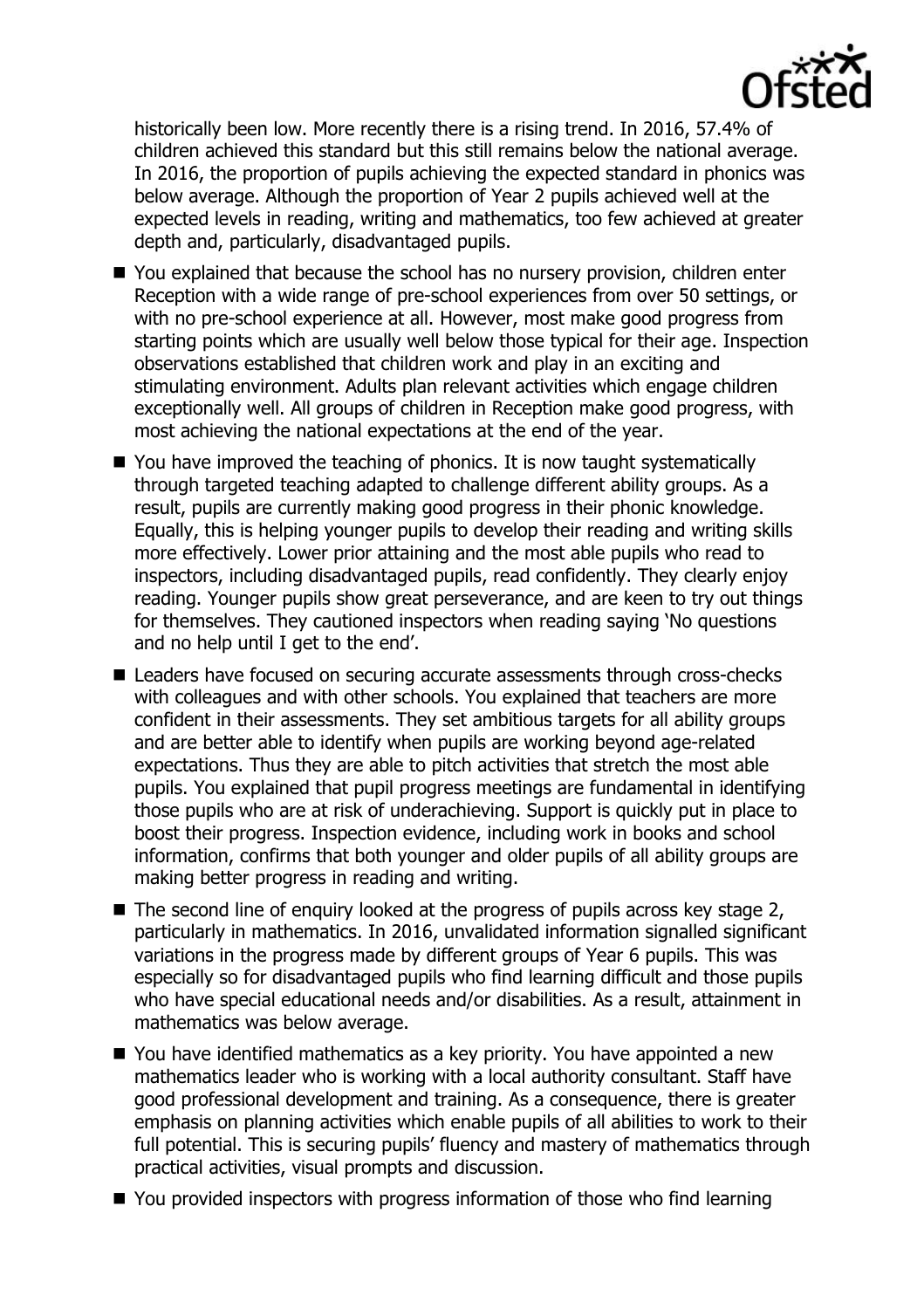

difficult and/or have special educational needs or disabilities when they were in Year 6. From 2015 to 2016, these pupils made good progress as a result of very small teaching groups and targeted interventions. However, gaps remained in their learning.

- Your achievement information confirms that current pupils are making better progress in mathematics across the school. Nonetheless, our joint observations demonstrated that it remains weaker than other subjects. The most able pupils, including the most able disadvantaged pupils, are not being challenged to work in greater depth in both key stages. These pupils waste valuable learning time completing work that they find too easy.
- The third line of enquiry concentrated on the attendance rates of disadvantaged pupils and those pupils who have special educational needs and/or disabilities. Overall attendance in 2016 was below average and particularly so for those two groups. This inspection found that although overall attendance is now broadly average, these two groups do not attend school regularly enough. This is certainly having a negative impact on their learning and progress, especially in mathematics.
- You explained that a range of strategies have been put in place to improve their attendance. A learning mentor works closely with specific families and disadvantaged pupils have free places in the breakfast club. Nevertheless, it is too early to see the impact of this work.

## **Next steps for the school**

Leaders and those responsible for governance should ensure that:

- $\blacksquare$  work in mathematics always makes pupils think hard about their learning, especially the most able, including the most able disadvantaged pupils
- disadvantaged pupils and those pupils who have special educational needs and/or disabilities attend school on a regular basis.

I am copying this letter to the chair of the governing body and the director of children's services for Enfield. This letter will be published on the Ofsted website.

Yours sincerely

## Mary Hinds **Her Majesty's Inspector**

#### **Information about the inspection**

Inspectors agreed to prioritise the following areas with school leaders at the start of the inspection:

- $\blacksquare$  the achievement of children in the early years and pupils in key stage 1
- achievement in mathematics in key stage 2, especially for disadvantaged pupils,